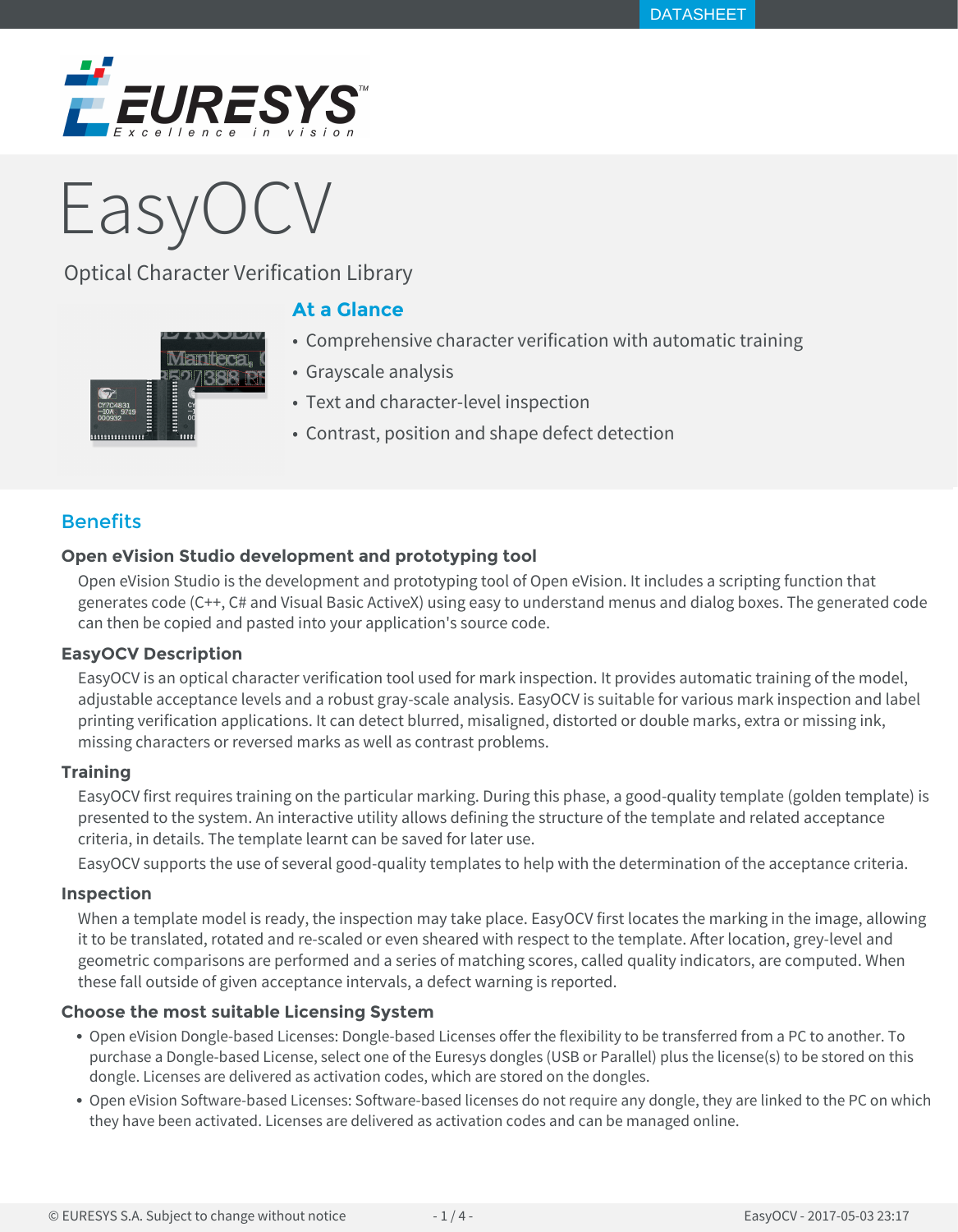# Applications

### **MACHINE VISION FOR THE ELECTRONIC MANUFACTURING INDUSTRY**

Mark inspection

# **MACHINE VISION FOR THE PRINTING INDUSTRY**

Label and packaging inspection: Inspection of the quality of the printing of characters and codes

# Specifications

| <b>Software</b>                 |                                                                                                                              |
|---------------------------------|------------------------------------------------------------------------------------------------------------------------------|
| <b>Host PC Operating System</b> | • Open eVision is a set of 32-bit and 64-bit libraries that require a processor compatible<br>with the SSE2 instruction set. |
|                                 | • Open eVision can be used on the following operating systems:                                                               |
|                                 | $-$ Windows 10, 8 and 7 (32- and 64-bits)                                                                                    |
|                                 | - Windows Vista 32-bits Service Pack 1                                                                                       |
|                                 | - Windows XP 32-bits Service Pack 3                                                                                          |
|                                 | - Windows Server 2008 32-bits                                                                                                |
|                                 | - Windows Server 2008 R2 64-bits                                                                                             |
|                                 | - Windows Server 2003 32-bit Service Pack 1                                                                                  |
|                                 | - Windows Embedded Standard 2009 32-bits                                                                                     |
|                                 | • The Open eVision installer does not allow installation on virtual machines.                                                |
|                                 | • Minimum requirements:                                                                                                      |
|                                 | - Display size: 800 x 600. 1280 x 1024 recommended.                                                                          |
|                                 | - Color depth: 16 bits. 32 bits recommended.                                                                                 |
|                                 | - Between 20 MB and 300 MB free hard disk space for libraries, depending on selected<br>options.                             |
|                                 | - Between 60 MB and 400 MB free hard disk space for development tools, depending on<br>selected options.                     |
| <b>APIs</b>                     | Supported Integrated Development Environments and Programming Languages:                                                     |
|                                 | • Microsoft Visual Studio 6.0 SP6 (C++, Basic)                                                                               |
|                                 | • Microsoft Visual Studio .NET 2003 SP1 (C++)                                                                                |
|                                 | • Microsoft Visual Studio 2005 SP1 (C++, C#, VB .NET, C++/CLI)                                                               |
|                                 | • Microsoft Visual Studio 2008 SP1 (C++, C#, VB .NET, C++/CLI)                                                               |
|                                 | • Microsoft Visual Studio 2010 (C++, C#, VB .NET, C++/CLI)                                                                   |
|                                 | • Microsoft Visual Studio 2012 (C++, C#, VB .NET, C++/CLI)                                                                   |
|                                 | • Microsoft Visual Studio 2013 (C++, C#, VB .NET, C++/CLI)                                                                   |
|                                 | • Borland C++ Builder 6.0 update 4 (C++)                                                                                     |
|                                 | • CodeGear C++ Builder 2009 (C++)                                                                                            |
|                                 | • CodeGear Delphi 2009 (Object Pascal)                                                                                       |
|                                 | • Embarcadero RAD Studio XE4 (C++, Object Pascal)                                                                            |
|                                 | • Embarcadero RAD Studio XE5 (C++, Object Pascal)                                                                            |
|                                 |                                                                                                                              |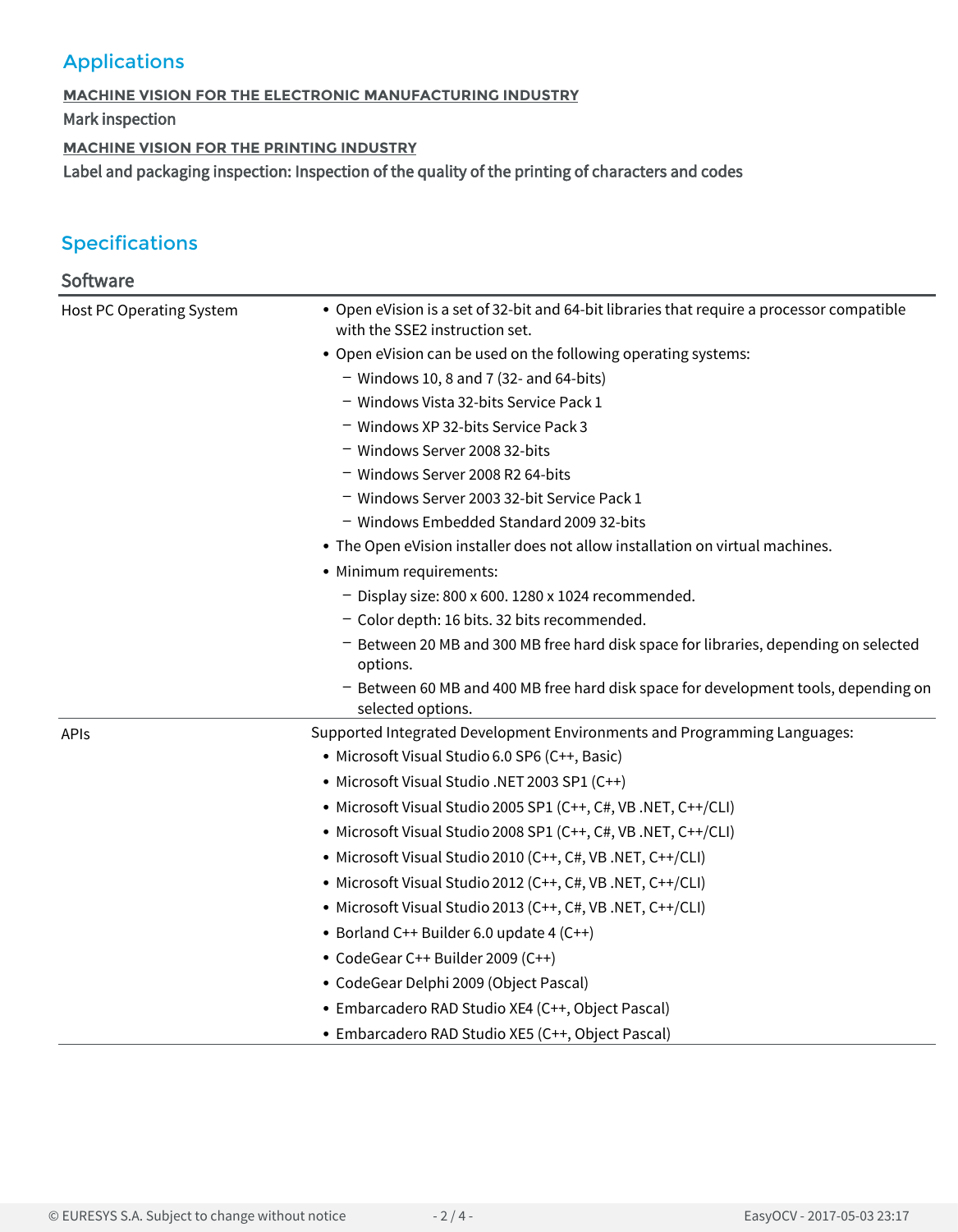# Ordering Information

| • 4006 - EasyOCV for USB dongle                |  |
|------------------------------------------------|--|
| • 4056 - EasyOCV for PAR dongle                |  |
| • 4106 - EasyOCV for board licensing           |  |
| • 4156 - Open EasyOCV for USB dongle           |  |
| • 4206 - Open EasyOCV for PAR dongle           |  |
| • 4256 - Open EasyOCV for soft-based licensing |  |
|                                                |  |